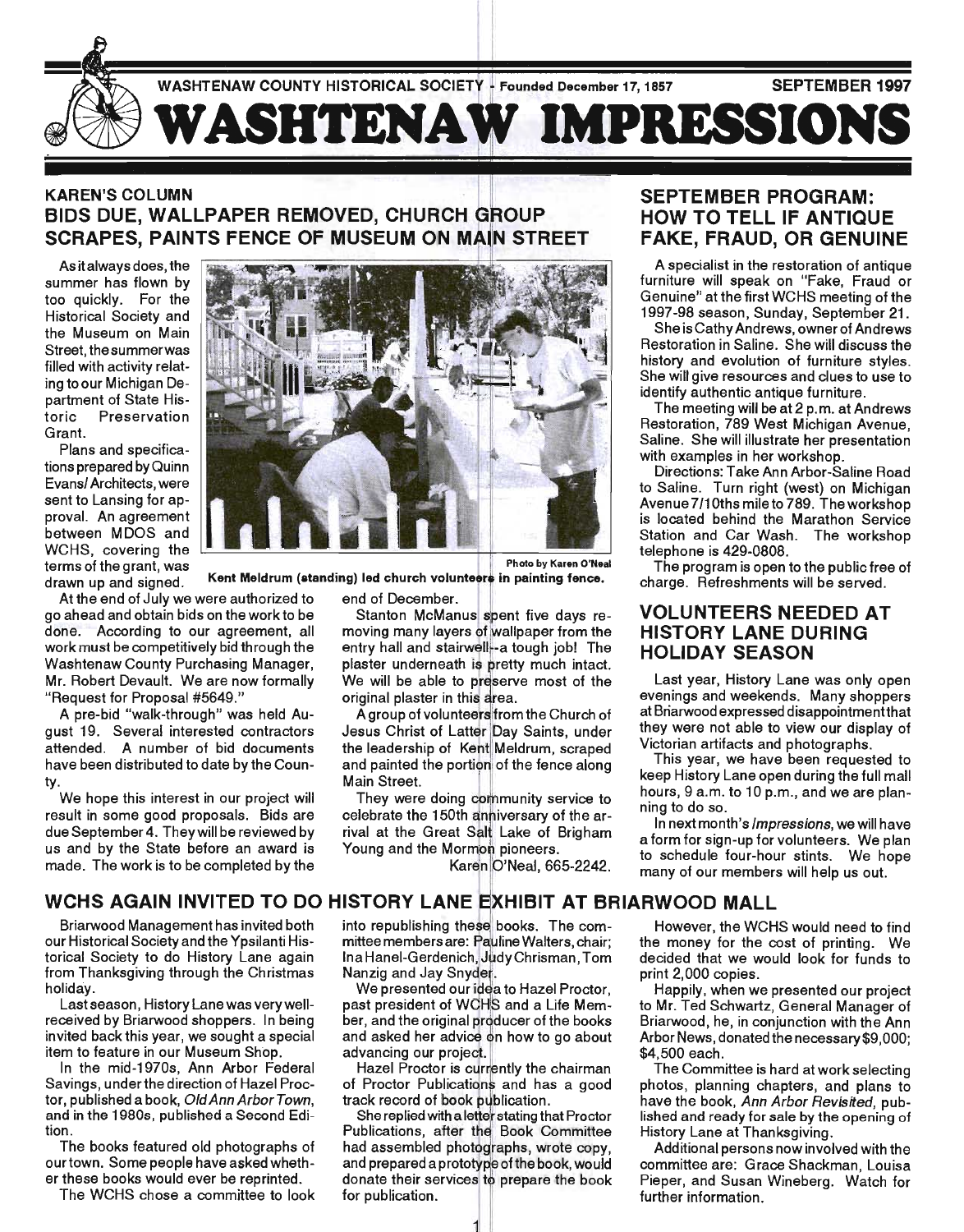## **WCHS 1997 BUS TOUR: SHUN-PIKING TO JACKSON VIA SCIO CHURCH, BROOKLYN, HANOVER**

The first stop on WCHS's 1997 bus tour focused on Washtenaw's early German settlers. It was a tour of Salem Lutheran Church and Cemetery on Scio Church Road west of Ann Arbor in the middle of the county where a lot of Germans settled.

"There were small German settlements elsewhere in the county but, by far, the majority settled outthere," Ina Hanel, WCHS Vice-president who planned and guided the trip, said.

"I have a couple of descriptions of the German settlement in western Washtenaw County by German travelers who visited the area."

In 1835 Karl Neidhard wrote, "The settlementofthe Germans [in WashtenawCounty], for the most part Swabians from the neighborhood of Stuttgart, is located on the southeastern slope of these hills. Approximately sixty families are living here, only short distances apart, and each family owns from 160 to 240 acres of land."

Ina was puzzled by what he meant by "these hills" but after driving up and down Scio Church Road noted that at Wagner Road we can look down a little and at Zeeb Road we are coming up a bit of a slope that was created by the glaciers.

"If you imagine yourself walking you can see you are coming up over this hill down into this valley. At Zeeb Road if you look straight ahead on Scio Church Road you. can see the church tower in the distance," Ina said.

In 1855the second traveler, Johan Georg Kohl wrote, 'We passed the district school, by itself in a lonely stretch of forest. A few more miles and we saw the church, also located in a remote place. We came to the shoemaker's modest dwelling and then the tailor's. We were crossing a village that was spread out as if viewed through a microscope, all intervals greatly increased."

Ina said that when the first settlers came to Washtenaw County obviously their first concern was to shelter and establish themselves but shortly thereafter they wanted to set up a means of worship.

''They met in each others' homes or schoolhouses at first. Then circuit riders started coming, especiallyofthe MethodistChurch. So a minister would come on a regular basis and give a sermon.

"The religions that first established themselves were Methodist, Baptist, Episcopalian and Presbyterian.

"The Lutheran or German Church was established in Michigan by Pastor Friedrich Schmid who came here from Germany in 1833 at the request of some local German settlers.

"We are going to visit his 'home church'. so to speak, from 1833 to 1849 when he moved into Ann Arbor. He still maintained his position at Salem Lutheran Church until 1857 when he retired."

Before reaching the church Ina called



Ella Sharp Museum, Jackson, Michigan etery. "In 1923, on the

"In Ann Arbor he stayed with the Johann Heinrich Mann family. The next Sunday he preached his first sermon in Washtenaw in a schoolhouse four miles west of town on the Territorial Road. The second Sunday they organized the First German Evangelical Society of Scio and trustees were appointed. "They officially organized the congregation September 11 and proceeded to build a church which they called Zion. It

attention to the old George Aprill home on the left (south) and an old Italianate-style brick upright and wing house on the right.

#### **SCIO CHURCH**

Then tourgoers gathered in the church to hear Rob Steward tell about Pastor Schmid.

"Friedrich Schmid was born in Waldorf, Wurttemberg, Germany, a little bit south of Stuttgart, in 1807. His father was a blacksmith and he was trained in that craft but he had a yearning to become a pastor so he was sent off to the Basel Mission Institute. just across the border in Switzerland. There he trained from 1828 to 1833.

"The first German immigrants in WashtenawCounty came in the late 1820s- -the Schillings, Daniel Allmendinger, the Manns. By 1833 there were enough Germans in the county , mainly west of Ann Arbor in Lodi Township, to call a pastor.

"Mann was an uncle of an instructor in the Basel Mission Institute so he wrote there.

''The man they chose to send was a fortuitous choice. Trained as a blacksmith, he was physically fit, well-equipped for what he would do here which was be a circuit rider, although for the first six years he was walking--he didn't have a horse.

''The journey from Europe tookten weeks by sailboat. He arrived in New York in July. Then he took the Erie Canal and wagons and boat to Detroit. He arrived in Detroit August 16,1833.

"Word spread in Detroit that he was coming. They didn't have a pastor either so on Sunday, August 18, he preached the first Protestant German sermon in Michigan.

"He stayed in Detroit four days, then walked to Ann Arbor. It took him about 15- 17 hours.

90th anniversary, a stone marker was placed in the cemetery showing where the original church had been. The church was built in a month, starting in November. It cost \$265.32. The first services were held in it in mid-December.

The early Germans who came here were not rich people. Offerings the first year totaled \$13. The building cost was a big amount at the time.

"Pastor Schmid writes in his letters that finances were always a struggle which in later years caused a split between Bethlehem and the present Zion in 1875.

"A week after the first society was organized the Second German Evangelical Society was formed which is the Salem congregation of today.

"Salem may have held their first services in a schoolhouse. According to an old deed dated March 27,1835, Peter Schilling, Frederick Laubengayer and Jacob Stollsteimer, trustees of the Second Society, received from Jacob and Anna Paul, a parcel of land for \$100, the present site, where they proceeded to build a frame church.

Meanwhile, Pastor Schmid had been staying with the Mann family where he became acquainted with their daughter, Sophia, and married her in 1834.

"Pastor Schmid's father-in-law built him a parsonage right across from the church. The Schmids lived there until 1849 and then moved into Ann Arbor.

"Zion Church had bought land at the corner of First and Washington Streets, now a parking lot. They started building a church in 1845 but because of financial problems it wasn't completed until fouryears later. They changed the nameto Bethlehem.

"A city directory lists the Schmid family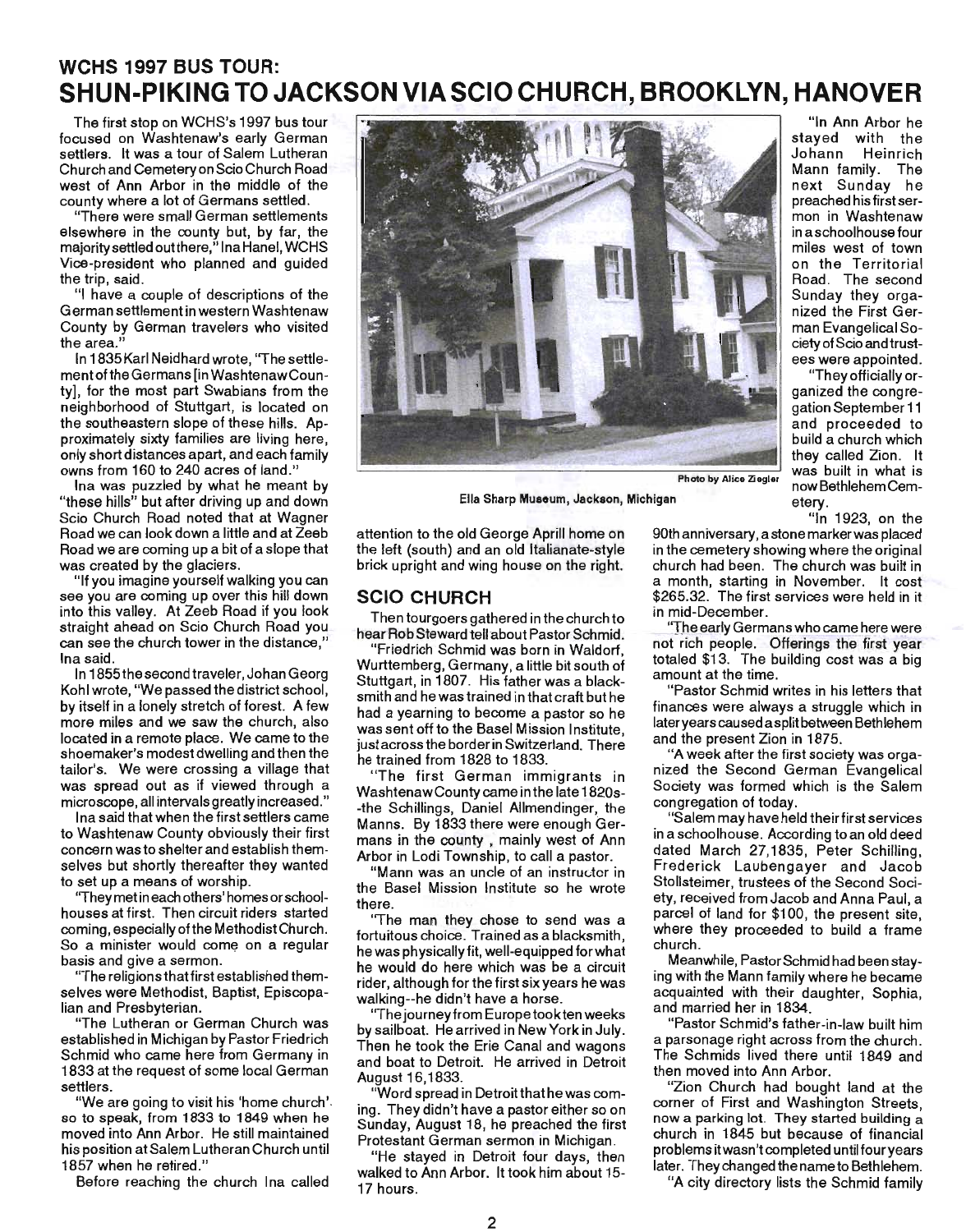as living on South Main Street. I'm not sure of the exact location.

"There were 12 children in the Schmid family, six boys and six girls. The oldest boy went on to become a pastor also and he was a teacher in the Columbus Seminary in the Ohio Synod.

"Pastor Schmid's father, one brother and two sisters also came in 1836. His father helped him as a lay pastor.

"Pastor Schmid started out with two churches but he would also go back to Detroit every five weeks to the congregation which developed into St. John's Evangelical Church and also to Monroe in 1833. By 1839 he was going eight different places. He eventually organized more than 20 churches, nine ofthem in WashtenawCounty.

"The churches were all independent until 1843 when he organized his own synod til 1843 when he organized his own synod<br>which he called the Mission Synod. It disbanded four years later in a controversy with the Indian Mission in Frankenmuth. The Frankenmuth pastors joined the Missouri Synod which was just getting started in Chicago in 1847.

"He also lost his brother-in-law, pastor of Trinity Church in Monroe, who had married his sister.

"His churches then were independent until they joined the Ohio Synod in 1856. In 1860 he and two other pastors started the Michigan Synod.

"From 1833-1879 he wrote letters back to Basel. It's amazing what they had to do to survive. He had to contend with wolves, bears, rattlesnakes and mosquitos."

Rob showed a lantern similar to one Schmid carried as he walked through the woods. It was owned by Robert Schapler, archivist of the Lutheran Church in Michigan.

"People coming over would send Pastor Schmid money to buy land for them. A lot of times just the man would come and the family would follow later.

"So he was a land broker. He had his name on a lot of property. He also picked a spot for the number one tourist attraction in Michigan--Frankenmuth.

"He had to do more than preach at all these different churches. He was a mediator for arguments, he had to comfort the sick and be a country doctor if need be. His father who had been acquainted with herbal medicine helped him out.

"Pastor Schmid eventually organized more than 20 churches, some say 23, nine in Washtenaw.

"First was Zion which became Bethlehem, and Salem, 1833; Bethel Church in Freedom Township, 1840; St. Thomas Church in Freedom, 1842; St. John's in Bridgewater, 1854; and St. Paul's in Chelsea. He was preaching there in 1854 but it didn't get organized until 1865.

"Emmanuel Church, Ypsilanti, and St. John's of Northfield Township, were both organized in 1859; and Trinity Lutheran in Saline, 1865, (indirectly influenced by Schmid who had preached there in houses in the



Tourgoers look over Salem Church Cemetery on Scio Church Road.

#### 1830s).

"He also organized at least 11 other churches all over southeastern Michigan as far as Saginaw and Marshall; St. Jacob's in Waterloo in Jackson County, 1841. He also influenced a Jackson City church and went over to Allegan County along Lake Michigan and started three small churches in 18

A son wrote, "To see how close to his heart his duty lay, he cared not only for German Protestants of Michigan but also a Swiss colony in Wisconsin called, wanting to obtain a pastor. He made every effort to obtain one including writing to the Basel Mission House.

"He was also concerned about German Protestants in Ohio and Wisconsin. He also was a teacher in the school and he instructed six men into the ministry."

For a while the Mission Synod had a seminary in Manchester to serve congregations in Michigah, Ohio and New York.

The oldest son wrote that his mother was a true helpmate. "The pastor's wife carried much responsibility. Many times the parsonage was nearly like a hotel, the difference being the guests were allowed to come without charge.

"Sometimes the parsonage was like a police station. As Father was absent so much Mother was called on to give advice in quarrels between husband and wife, parents and children, and between neighbors. If kind words and love did not remedy the matter it was explained what the law would do in such cases.

"When business transactions between Germans and Americans were made, Mother acted as interpreter as Father did not understand the English language sufficientlerstand the English language sufficient-<br>y.''<br> "He was minister of Salem Church until

1867. His last church was Bethlehem in Ann Arbor from which he retired in 1871 because of illness. He died in 1883 and is buried in Forest Hill Cemetery in Ann Arbor. <sup>~</sup>

"He was here for fifty years. He organized more than 20 congregations. He's the most amazing man that I have come across--the work he did, the people he helped.

"The letters he wrote are translated into English. They are titled, 'The Life and Labors of Frederick Schmid.'

"The brick Salem Church was built in 1871 according to the stone above the door."

Rob showed an early "collection plate" -- a conical velvet bag on along pole.

People also paid rent for their pews in the old days, he noted.

Back on the bus, Ina noted that two years ago on a field trip to Sharon Township they mentioned diamond cut-outs in the gables of some old barns. They had only seen a few and only locally and one theory was they might be German.

Since then, they have learned they are found in the Frankenmuth area, all over southern Ontario and in Pennsylvania and New York.

"I'm beginning to think they are indicative of barns built in the mid-19th century."

In passing, she pointed out a farm that still has a lot of 19th century buildings. "Farms are evolving things. It is difficult to find one that kept to a previous time."

On Waters Road she pointed out the Diuble farm still run by Herbert Diuble. now in his mid-80s. The Diuble family came to Washtenaw in 1835.

Then she pointed out a barn with cupolas, typical of a 19th century barn in this area. Next noted was a farm recently bought by a young couple who are restoring some of the outbuildings.

"I have discovered that most of the prominent farms are on east-west roads. There are relatively fewer on north-south roads and what there are are smaller."

The bus turned left (south) on Parker Road. Freedom Township was on the right, Lodi on the left. Ina noted the Stierle farm on the left, in the family since 1830, but with a lot of newer buildings.

Rob Steward had stated earlier that between 1830 and 1850, five thousand German immigrants came to WashtenawCounty. By 1890, Ina said, Freedom Township was virtually 100 percent German settlers.

"When they started to come in the 1830s they settled around Salem Church in the southwest quarter of Scio Township, then spilled over into Lodi and then moved south and west."

She noted a gambrel roof barn, typical of the early 20th century. Some were built as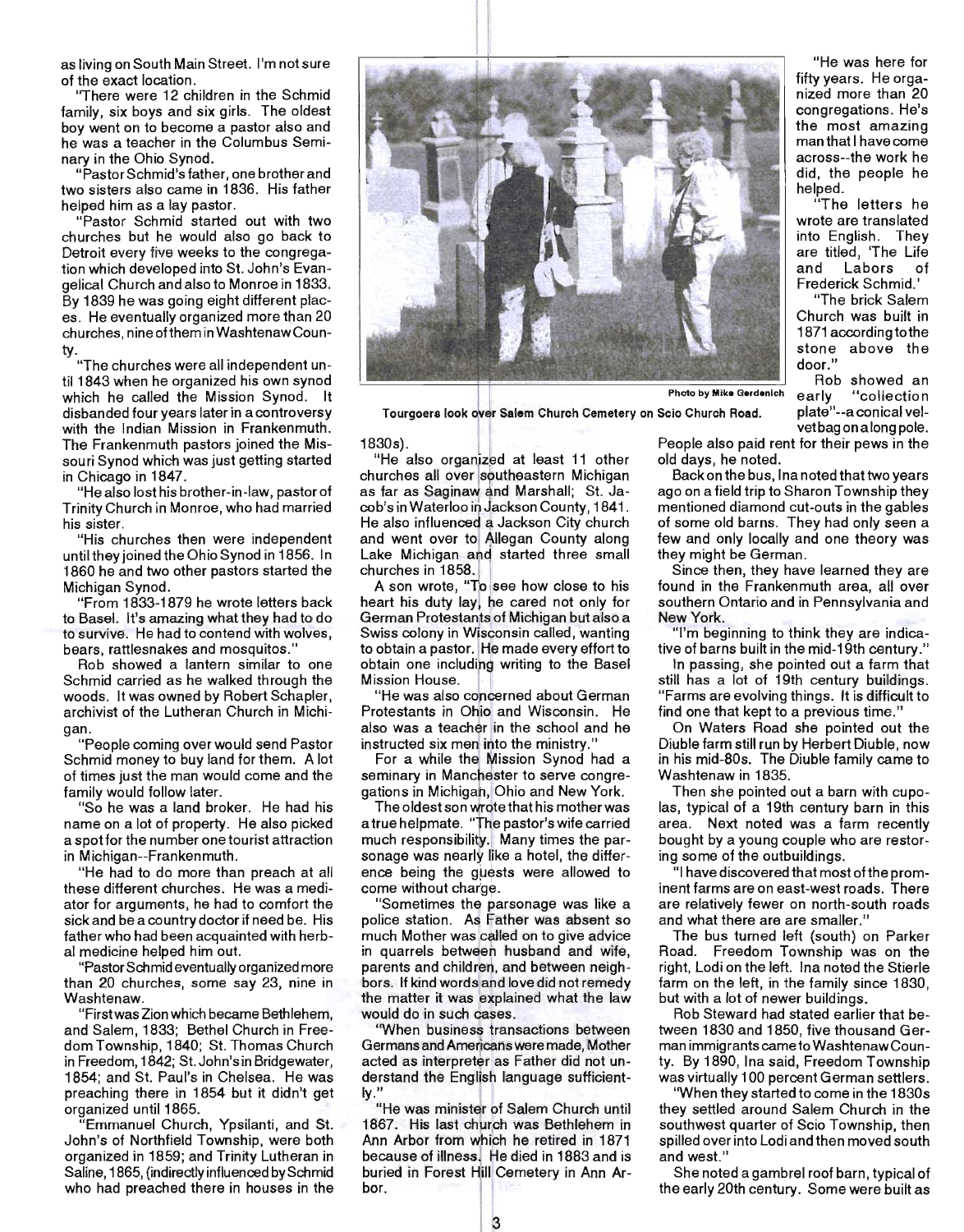early as the 1870s. Many gable roofs were replaced by gambrel roofs, giving more storage space for hay.

The bus passed the Diuble [Farm] Equipment and Feed Store complex on the left.

Sharon United Methodist Church at what is known as Rowe's Corners, Chelsea-Manchester Road (M-52) and Pleasant Lake Road, has a cemetery that is half German and half English. Five Rowe brothers once owned a lot of land nearby. Down the road was a school known as Rowe School, she said.

In Manchester the bus paused briefly in front of Emanuel United Church of Christ to read its historical marker. A typical late 19th century church, the brick building has Gothic elements and an Italianate style tower in the center front., she said.

#### **ON TO BROOKLYN**

The tour continued to Brooklyn in Jackson County. T ourgoers had time to wander through the Pine Tree Antique Mall before lunch at Michele's next door in the restored Brooklyn Hotel.

Michele sketched as much as they have been able to learn of the history of the hotel. Local records were destroyed when the town hall burnt twice, first a frame building, then a brick structure.

"As near as local historians can tell the hotel was built between 120 and 130 years ago as a hotel called the Cosmopolitan. It used to be a stage coach stop and post office. There was a livery stable in back.

"Upstairs there were originally 11 sleeping rooms and one bath room. For about a dollar a day rooms were available to men only for long-term rental. .

"Originally, women could only come in the restaurant, not in the bar next door.

"There was a jewelry store in the building for a while, also a real estate business. The building had been vacant for 20 years and was supposed to be torn down and converted to a parking lot.

"At the last minute, three-and-a-halfyears ago, an attorney from a nearby community filed an injunction and halted its destruction. He decided to put a half million dollars into restoration and renovation. It is once again as it was before--a hotel and restaurant.

"Actually there are now two restaurants that complement each other, Michele's dining room on one side and, next door the Brooklyn Bistro for breakfast, lunch and dinner.

"In place of the livery stable in back we have added a French kitchen for baking and dessert preparation."

Michele took tourgoers upstairs to see a couple of the suites now available, furnished with period antiques. She invited those who wished to look at the banquet facility in the basement where they also have offices and a wine cellar.

Nextthe tour headed for Hanover, southwest of Jackson, passing near Clark Lake on the way.



**Photo by Mike Gerdenich** 

Frances Hartman played several organs In organ museum at Hanover.

#### **EVOLUTION AT CLARK LAKE**

Professor Ted Ligibel of Eastern Michigan University, who helped guide tours to Sharon Township and the Maumee River Valley in previous years, is author of Clark Lake: Images of a Michigan Tradition which Ina passed around. Ligibel's family used to go to Clark Lake summers.

Ina pointed out the evolution of the area- -in the old days it was farming country. The lake was incidental. Then in the late 19th and early 20th century people discovered the lake itself as a summer resort.

"People from Toledo, Jackson, even Cincinnati and Kentucky, would take the train to the lake, then get on a boat to go to one of the hotels on the lake or to cottages.

"They built cottages and summer. homes facing the lake. Each area had its own name.

"I participated in a survey a few years ago and part of my area was called the Gold Coast. That is where a lot of wealthy Jackson families built their summer homes and they had huge lawns compared to the Toledo section on the east where they had small cottages almost on top of each other. A lot of the houses atthe lake are now year around residential.

"In the 1920s they built a pier and large dance hall, popular in the 1930s and '40s.

#### **ON TO HANOVER**

At Hanover, the tour visited the Lee Conklin Antique Organ Museum, where about 100 organs, mostly reed organs, are housed in the former Hanover School.

Rav Fletcher, the man who keeps the organs in operating condition, explained that Lee Conklin was a farmer who lived just south of town. After his wife died he was at loose ends and somebody gave him a reed organ.

"He worked on it. That was so much fun he started looking for others. After approximately 15 years of gathering up organs around southern Michigan, Ohio and Indiana, he decided he was going to have to leave the farm.

"One of the major problems was he had 73 reed organs in his hay barn, all fixed up and playable. He wanted to keep the collection intact.

"The community organized a historical society, negotiated a 49-year lease on the school building which was no longer in use and moved the organs in. That was in 1977, so our society has operated this museum 20 years.

"The collection has a wide variety of instruments. The ones against the wall with tall backs are parlor organs, designed to be located in the front parlor, available for special occasions such as family celebrations or when the preacher came to call.

"For family parties someone would play the organ and the family would gather round and sing hymns and other popular songs. It was the center of family entertainment.

"In the middle part· of the room are a group of lower, flat-top instruments. They are the same instrument mechanically, they just don't have the top, some because it has been removed, others never had one.

"In the area immediately behind us are several organs where the back of the organ is decorated with cut out work and pressed wood. These are chapel organs, designed to be located in the sanctuary front, facing the congregation. Besides being decorative, the cut out work also provides better transmission of sound for the congregation.

"Scattered in the back of the room are several smaller instruments that usually have a shorter keyboard with fewer or no

stops and single pedal operation instead ofthe dual pedal most reed organs have.

"Those are the melodeons that represent the first reed instruments manufactured in this country, starting about 1820. Byabout1840 reed organs were being manufactured and the melodeons were less popular but they cOntinued to be made and sold up to the 1920s.



1997 tour group poses in front of bus.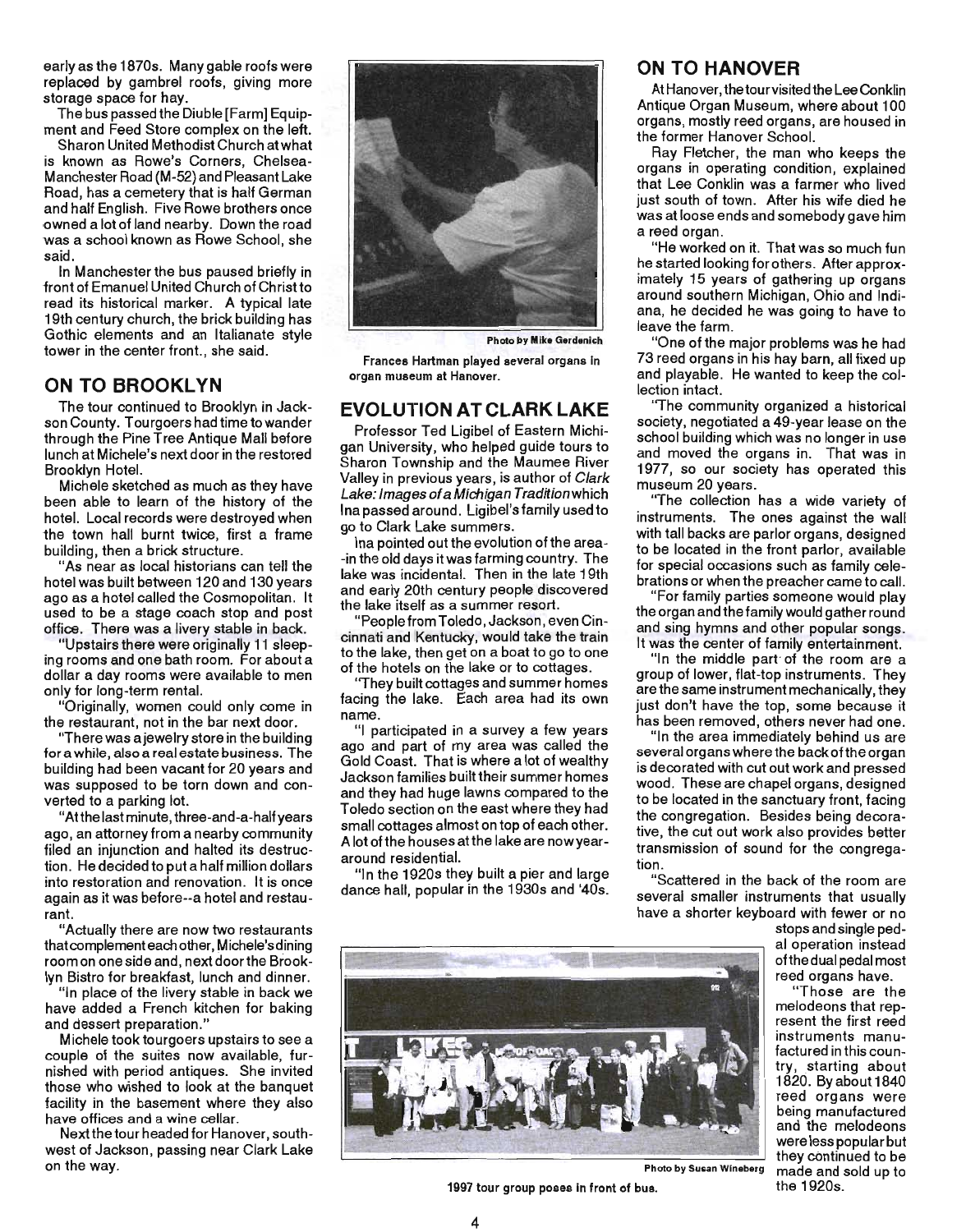"There are about 15 instruments that were made in Michigan including an Allmendinger organ from the Ann Arbor Organ Works.

"There are some ladies from the Allmendinger family who live in Ann Arbor who make it a point to come over here at least once a year," Fletcher said.

Told that an Allmendinger relative, Lita Ristine, was on the tour he welcomed her.

"These instruments were manufactured all across the northeastern part of our country. Many were made in Chicago but others were made in Ohio, Indiana, Pennsylvama, New York and New England. One of the largest and longest operating companies was the Estey Organ Company of Brattleboro, Vermont, and we have a number of theirs here.

"There are three or four instruments I would like to call to your attention particularly. One on the stage has a set of bells that can be played along with the organ. Another had what looked like pipes but they were really just wooden poles for decoration.

"The 'pipe' organ was used in St. Joseph Catholic Church in Jackson until they built a new church in the middle 1960s.

"The first organ Lee acquired was a small instrument owned by a musical couple named Frank and Frances who traveled all around the community wherever there was a wedding, anniversary or birthday party or just a party for a party.

"Frances played the organ and Frank, the violin. Everybody in the community was familiar with it and it was the one that got Lee started into this whole business.

"In the back of the room we have a suitcase organ all folded up and carried in a suitcase. It was designed to be used for camp meetings and in military service. There's also a circuit rider organ that Lee rebuilt and plays very nicely.

"A more recent acquisition is a little organ designed to be used in kindergarten and Sunday School classes. One person can pick it up and carry it any place.

"In addition to the organs, the Hanover-Horton Historical Society has restored a classroom very much like it was in the early 1900s and in other rooms displays a number of local historical artifacts. There is a gift shop in the front hall.

'The original school building on the site was built in 1870. That burned in 1910 and was rebuilt to the original plan on the original foundation in 1911.

"In the 1930s when WPA projects were a popular way of making work and getting things done the gymnasium or all purpose room was added. Used bricks were hand cleaned and laid. Wainscoting from the Friend's Church was taken down and recycled here. The school was used up to the mid-1950s.

Frances Hartman then played such old favorite songs and hymns as "School Days," "Peggy O'Neil" and "Battle Hymn of the Republic" on several different organs.

#### ON TO JACKSON

The tour continued to Ella Sharp Museum in Jackson for a guided tour of the restored home.

"In the 1850s, a widow, Mary Wing Farnsworth, came from New York to visit a cousin. She had married in New York and had two children. Husband and children had all died of whatever was going around. Perhaps she came for a break or to make a new start.<br>I "She found a house and land and went"

back to New York and told her father, Abraham Wing, about it. He had been investing in land here and he bought this particular piece of land for her use.

"She moved out here and married Dwight Merriman, also a native of New York, shortly after he had come to this area. Merriman worked in a bookstore, as a land agent and for Mary's father.

"The farm and house changed hands in 1855 and, in 1856, became the home of Dwight and Mary Merriman. In 1857 they had twins--Ella and Frank. Frank died of diphtheria when he was four years old. They had two other sons, Howard, born 1858, and Tracy born 1863.

"When they started their family they decided they needed to add onto the house. They added the front part in the then popular Greek Revival style.

"In the 1860s they added the five story tower in the more ornate Italianate style.

"The other two boys died while they<br>were in their 20s, one from consumption,<br>the other from an infection so Ella was the the other from an infection so Ella was the only remaining child of that family.

"In 1881 Ella mar rledJohn C. Sharp. He too was a native of New York. His family had moved out to the Brooklyn area. He was a lawyer. He served as city attorney, prosecuting attorney and as superintendent of census takers. He also served a term in the state senate

'A couple of years after they were married the Sharps took over management of the farm and the Merrimans moved into town. Under both the Merrimans and Sharps it was a very prosperous farm and grew to about 800 acres.

'They had all kinds of farm animals-cows, sheep, pigs, turkeys, chickens and, of course, horses. They were noted for the cleanliness of their dairy.

'They also had orchards--1,000 apple, 1,000 peach and 500 pear trees--and maple trees. We still have a sugaring and shearing festival in the spring and tap maples around the old one-room schoolhouse for maple syrup.

"Ella and John didn't have any children. Mr. Sharp died in 1 08. At that time, Ella l908<br>aho<br>ack<br>tere<br>con<br>dist put in her will for the house and property to go to the City of Jackson for a park and museum. .

"She was very interested in civic organizations, club work, conservation. She was active in getting legislation to protect the<br>forests, for reforestation and for fire prevention because that was a problem. So I think her giving her property is just another

example of her caring for the community.

"She died in 1912. The park opened in 1916. It wasn't until the 1960s that a couple of groups got together and started to restore the house back to the late 1800s style. The museum opened in 1965.

"The park superintendent's family had lived in the house from 1916 to the early '60s so the house had been modernized. But when Ella died they shut off a couple of rooms and saved some of the furniture and all the papers--they even had a doctor bill for \$7.50 for delivering the twins for instance--and a lot of letters. Mary did a lot of traveling abroad and would write letters home.

"It is believed the original house was built in the early 1840s and consisted only of the kitchen and dining room with a second floor sleeping loft.

"The kitchen stove is a Jewel stove from the Detroit Stove Company. It has a warming oven above and a hot water reservoir on the right.

"They formerly had an ice box. They harvested their own ice and stored it in an ice house between straw and sawdust. They had a pantry and an old Michigan basement where they could store apples and potatoes through the winter. .

"China on the dining table and in the cabinet is Haviland china from France that Ella's mother purchased. It hasthe Merriman name engraved on each piece.

"An isinglass or mica wreath hangs. on the wall, an example of bringing nature into the house. In the late 1800s they used a lot of fruit and flower patterns.

"The next room is the first floor of the tower, now furnished as a study with John's law books and other books they would have had in the cabinets.

''The ceiling is higher, the Italianate window treatment quite a bit different. In her later years Ella had used this as a bedroom, closet and bathroom. An original chair that belonged to the family is in the room. .

"The parlor in the 1857 Greek ReVival style addition is the fanciest room in the house and different from the study and next room to it. Most stuff in the parlor did belong to the family. The square grand piano belonged to Mary. The legs are huge. They support a heavy steel case. The settee and two arm chairs are wedding gifts to John and Ella from Ella's brother.

The table in the middle with beautiful wood inlay work was from Bavaria and a table in the corner with marble was from Italy. Mary liked to travel abroad and pick up souvenirs. Ella went with her on a couple of occasions.

"Exceptfor the portrait of Dwight Merriman most of the other art work in the room the women picked up in their travels.

"Across the hall is a little more casual living room. Upstairs are four bedrooms and a sewing room and on the third floor is a toy room, all open for viewing. It was then quite common to have a sewer or dressmaker come and make clothes for the family and then move on."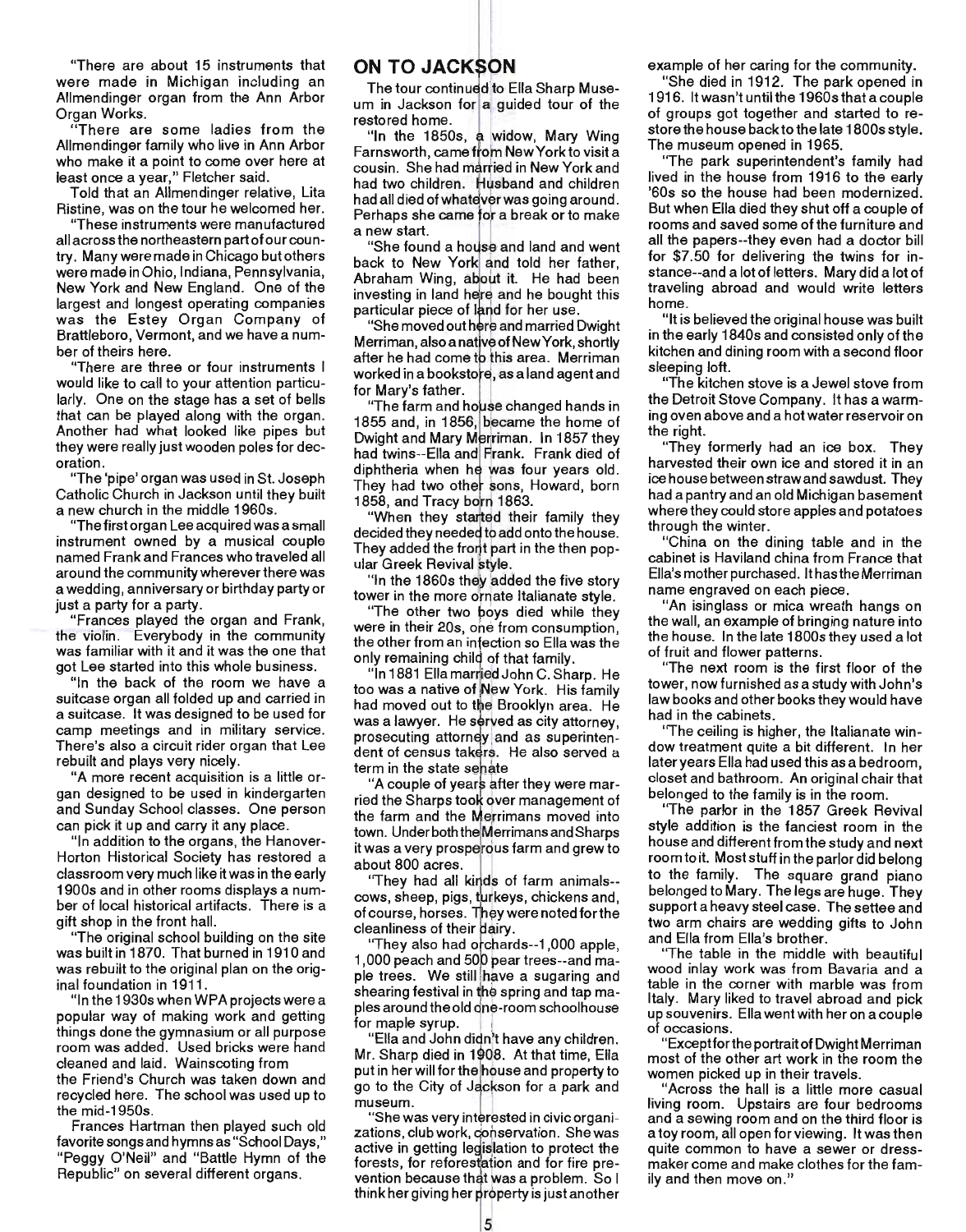# **AN ECONOMIST LOOKS AT FORD VILLAGE INDUSTRIES**

"In any biography of Henry Ford or Ford Motor Company the big story is always the Highland Park and Rouge plants.

They employed the most people. They produced the cars. They were the plants that tended to initiate the whole era of mass production.

"Ford's village industries are often thought of by historians as a sort of idiosyncratic hobby of Henry Ford. If there is anything about them in the biographies it is mentioned in a footnote," Professor Bruce Pietrykowski of the University of Michigan-Dearborn, told the WCHS May audience.

He spoke at the annual meeting held at the former Ford mill at Macon, now owned by Joe and Karen O'Neal and Hank Bednarz.

He titled his talk, " Looking Forward Through The Rear View Mirror: Ford's Village Industries." Actually, there was a book published with that title but I came up with it first," he said.

"We don't think much about these tiny plants in the countryside.

"I'm an economist by training. As an economist we collect a lot of data, crunch a lot of numbers and sort of extract from the real lives of people who were working in the plant. ''The more I got involved in researching

the history of production at Ford Motor Company I realized there are some fascinating records that historians haven't really looked at because of where they are located.

"People are familiar with Henry Ford Museum and Greenfield Village and they have a research center there. Access to those records is fairly open.

''The records I am talking about are in the private industrial archives of Ford Motor Company. To gain access to those you really have to explain what your research project is and what you intend to do with the material you find.

"As an economist I was given relatively easy entry because what I wanted to do, at least initially, was collect data--hard numbers--on wages and job tenure. The names and backgrounds of the people weren't that important to me.

"As I got more and more involved I found a lot of personal history and a lot of labor relations history that I wanted to explore, so I have moved from economics to focusing more on the workers and their particular relationship on the shop floor--why they worked at Ford, why they got fired, why romou ut.<br>hev quit

y quit,<br>I think by understanding those relations in the plant at a very personal level we can also understand what is going on today on shop floors throughout the country. other words, people haven't changed that much.

"Some of the things I am going to talk about today suggest that we are revisiting some of the issues that made the village industries such an important but overlooked experiment in industrial relations.

ommom in induction rotations.<br>The mass production plants are still around today. You have these huge machines that cost millions of dollars and back

in the 'teens and '20s the machines cost tantamount to millions of dollars.

''They are used to make high quantity. Think of the Model T. The old story about the Model T was it was available in any color as long as it was black. Mass production involved large quantities of similar product, standardized. There were no options on the Model T, unlike today.

''Those plants employed unskilled or semiskilled labor. They didn't need a high school education to work in auto plants back in the 'teens and '20s.

"The Rouge plant had vertical integration of production. The story is that raw materials went in at one end and at the other end came out a finished car. That was supposedly the hallmark of American capitalist mass production.

"Today, some people will say that era is gone.

"The River Rouge plant was an industrial city if you will, a small city under one roof." He showed a picture of it with its many smokestacks.

"The Rouge was talked about in literature and photographed. It was one of the first modern factories actually depicted by artists. The Rouge is important.

"At the same time the Rouge was mass producing autos, Henry Ford was saying we need to think about industrial decentralization. We need to think about moving jobs out of these big factories and into the countryside.

''That was strange because the whole idea was that centralized production was more efficient. Why would Ford say this when everybody else was saying mass production was the greatest thing that ever happened. It was a model for other industries, other countries.

"It's a puzzle. Historians often like puzzles and exceptions to the rule. That set me off to investigate a little more about village industries.

They are all along rivers. They all use hydro-electric or water power to generate electricity. That limited the size of the plant and type of production.

"I went to the archives to locate records of these plants. I looked most carefully at Nankin Mills, Newburg, Plymouth, Phoenix, Waterford and Northville.

"Between 1920 and 1925 five village industry plants opened to produce parts. This production was moved outof Highland Park or the Rouge. If workers lived in Detroit they could transfer. If workers didn't take the offer, Ford would have to hire local residents. They would be trained by people working in the plant.

"A second wave of development of village industry plants was initiated in 1932 with the Ypsilanti plant, if you can call it a village industry. The plants employed any where from 12 to several hundred. Ypsilanti was one of the larger ones, Nankin Mills, one of the smallest.

"They manufactured valves at Northville, precision gauges at Waterford which was highly skilled work.

"Ford's original goal was to provide farmers

with seasonal employment during their off season. The idea was they would be working in the factory when they weren't planting and harvesting.

"As it turned out the pay at these plants was pretty good and the workers gave up their farming jobs if they weren't farm owners.<br>Pre

.<br>The Dundee plant made welding tips. Ford built a little classroom on the second Ford built a little classroom on the second<br>floor for workers who wanted to gain extra skills in mathematics, blueprint reading, drafting and trigonometry.

"The notion was that workers would need to upgrade their skills in order to continue to produce those and other parts. The plant contained access to what we think of today as flexible production, the worker who can be retrained.

"We've heard stories that the worker of the future will have, five, six or seven jobs throughout his lifetime and will have to go to school several different times for supplementary skills.

"One of my favorite plants is the Phoenix Plant because it shatters a lot of myths.

''The Phoenix Plant, started in 1922, produced half of Ford's supply of generator cut outs, voltage regulators and stop light switches.

"It employed an almost entire female work force and by 1935 employed 92 women. It remained in production until the late 1940s. There might have been a male employed as a janitor, there might have been a male truck driver but that was about it.

"Females working in auto plants--that's unusual. Often females were not hired in auto plants, or if they were, they were segregated into certain sectors like upholstery.

"It just so happened that you find a lot of women in upholstery because, according to the literature, their hand-eye coordination was such that they had the necessary dexterity to operate the sewing machine.

"A Canadian historian has looked at Ford employment and notes that men at Ford were employed in upholstery and talks about how men redefined that job as masculine.

" The Ford Times ran a whole series of articles on the village industry plants. Coil winding was supposed to be a job at which women excelled. But at the same time there were plants in Brooklyn and Milan where coil winding was done by men 'because it was an exacting job.' Depending on who did it the adjectives followed.

''The other thing we think we knew about women in the auto industry is that they were employed at lower wages than men, just like basically every other industry. In the case of the Phoenix plant that is not quite true.

"Phoenix women were paid on average more than male manufacturing workers from 1922 until roughly the Great Depression. Then, in the Depression, women's wages fell in comparison to skilled rages for in companion to chillog<br>nanufacturing but they rebounded a little

bit in 1940. bit in 1940.<br>"You might say that was the auto indus-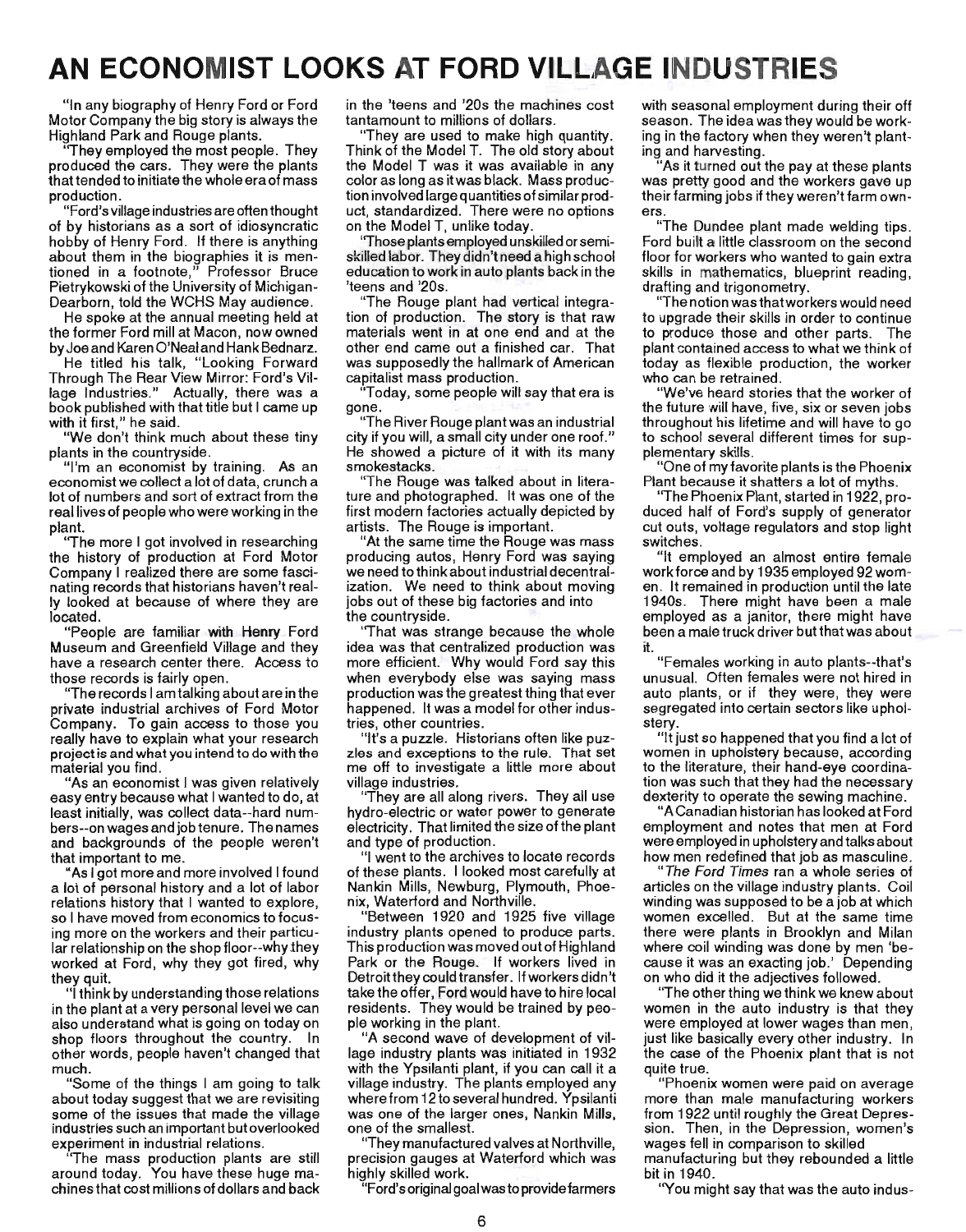try, anybody in the auto industry was doing well compared to other manufacturers. But I have other data that show even when you compare Phoenix women to auto workers, they had very high wages.

"You could say that has to do with Ford Motor Company, the preeminent auto manufacturer of the time. Everybody knows about the \$5 day in 1914. Ford paid high wages.

"But the real value was eroding by 1916 so that even the \$6 day did not buy what \$5 bought in 1914. So it was a short-lived experiment but it got Ford a lot of publicity.

"In the 'teens Ford didn't have to advertise. He got lots of free publicity, lots associated with the \$5 day, lots generated by the cult of Henry Ford. Everything Henry Ford did got publicity.

"Northville, the first village industry, which opened in 1920, employed almost entirely men. They used the same production techniques as Phoenix--an assembly line where workers sat on benches and a conveyor belt went past them and they added parts.

"Women didn't start out very well in 1922, in terms of hourly wages, 59 cents an hour, while Northville men were getting 74 cents an hour, but the gap closes and, after 1925, they were fairly comparable. In some years, Phoenix women were paid more than Northville men.

"In the 1930s we see a divergence again. Ford paid high wages to this particular group of women so these were good jobs.

"The Phoenix plant stayed in operation from 1922 through the 1940s, a relatively long period of time.

I suggest that Henry Ford created a system of shop floor relations that in many ways was predicated on the family. There was one floor person I call Mrs. White. She was sort of like Mom. She was the only supervisor in that plantever--she was there at the beginning and she was there at the end

"She hired every woman personally. She fired. She found out what you were doing both on and off the job. She had her ways of monitoring you.

"Did Northville men have the same sort of supervision? No way! If they got drunk and went to jail it might be noted on their employment record. They might be fired but then again they might not.

''There was a marriage bar at Phoenix, only single women need apply. If you got married you had to quit. The number one reason for women quitting a job at Ford was to marry.

"Productivity and morality were monitored both on and off the job. Whom you associated with, if you were a woman, was very, very important. The notion was that if you were going to have a job at Ford you were also going to have to obey some sort of moral standards.

"Many of you have heard of the Sociological Department at Ford Motor Company where teams of investigators were sent to homes of workers at Highland Park to make sure that their houses were orderly and clean, there was no evidence of alcohol. Perhaps there was a Bible prominently displayed and evidence of church-going activity.

"<br>The Sociological Department lasted into the late teens or early '20s. The effect of the Sociological Department was still going on at Phoenix.

'Mrs. White didn't enter your home but she asked the shopkeeper how much credit you had outstanding, perhaps what you were buying and who you were buying it for.

"Family relations were reproduced on the shop floor. It was sort of like Mom or a busybody aunt you don't quite like to know all your business.

'Women got high wages but they paid a higher price than men. Isn't Mrs. White's real job to make sure that the voltage regulators got produced and were of high quality and fit the Model T's and Model A's that were being produced?

"Why should she worry about the moral conduct of her workers unless, indeed, she was acting in such a way as to produce a family relationship on the shop floor that had the result of making sure that workers worked hard.

"I just heard on National Public Radio on the way here someone commenting on an author's thesis that people see work as a close, warm fa**mily** relationship and home as more like work. At work people celebrate your birthday and you can chat at the water cooler about the game last night.

"But when you go home you have to clean the house, feed the babies, make dinner. You are exhausted. To some extent that's true.

"The age range of Phoenix workers was:

Under 20 years 26%

20-24,39%

25-29, and over 29, about one-third.

"I was a little bit surprised because of the notion that Ford would hire single women and younger women. By and large he did but there were still about one third of the women 25 or older.

"A strange thing about Mrs. White--I've looked and looked and I can't find her employment record. She might have taken it with her.

"Ford personnel records are in envelopes. The envelopes are in boxes, 200 or more envelopes per box, two rows wide. There are several hundred boxes. They include records of all workers--at Highland Park, the Rouge, any other plants, the iron mines in the Upper Peninsula, tug boats, iron ore ships.

"They are all in together in alphabetical order, not by plant. There are roughly a million or more Ford workers and I needed to find the village industry workers. How do you find a needle in a haystack?

"If you pick 100 randomly you are going to find 98 Rouge or Highland Park workers. The village industry workers are a small percent of the total.

"My research assistant and I noticed the workers addresses were on the back of the envelopes so we went by the addresses-if it was Northville or Plymouth or Macon chances are they were village industry workers.

"We went through and pulled out all by address of that kind. We missed some I'm sure but by and large we got a good sample.

"I want to bring three cases about Phoenix women to light.

"Case 1: A 31-year-old widow with one child. She was previously employed in an auto parts factory, not Ford, but for a competitor. She hired on at Phoenix in 1923 and was there six years, then dismissed.

"She was dismissed not because she was married but, according to Mrs. White, after a thorough investigation it was found thatthis woman was giving her hard-earned money to a very worthless man who was living off her pay.

"We warned her of the consequences if she continued. She continued and was fired. That seems fairly strong.

"Case 2: A 22-year-old woman, separated, with one child, was hired in 1925. She worked as a bench hand. (A bench hand is somebody who works at the bench in front of the conveyor.) She worked for two years, then quit because her husband returned.

"In 1930 she asked to be rehired because her husband left her, now with three children. That information is in the supervisor's report along with the declaration, 'We will not consider taking her back.' Wow, that's pretty rough.

"In both of these cases refusal to rehire is linked to behavior outside of work. The attempt to maintain this culture of moral behavior came to be more important than hiring productive workers. This was also brought to mind very much in the third case.

"Case 3: A 25-year-old single woman with no dependents hired on to work at Phoenix in 1923. She began as a bench hand and moved on to claim a more skilled job, that of calibrating.

"She was laid off in October 1931 but rehired one week later. She was dismissed in 1933 because it was discovered she had married.

"Mrs. White relates the facts of the case as follows: Didn't quit when married but returned to work. Learned of marriage June 13,1933, through anonymous letter.

"When questioned she didn't deny it. She said she didn't quit because her marriage was such a failure. He has left her twice and doesn't contribute as he should to her support. Outside of breaking this rule we have no complaint against this girl. She is one of our best and most intelligent workers.

"This is one of their best workers who just happened to be in a bad marriage , whose husband has left her and isn't contributing to her support. It seems to me that if ever rules were meant to be broken this might well be one of those cases.

"But Mrs. White had to uphold this moral code and she fired this worker.

"So not only was work in these village industries part of the mass production system. It also gives us a glimpse into the real nature of work and personnel relations at work and the fact that personal life and work life often times were not separable.

"People say about their employment at the Rouge, 'Knowing you were wearing a Rouge badge was a status symbol in certain parts of the community.